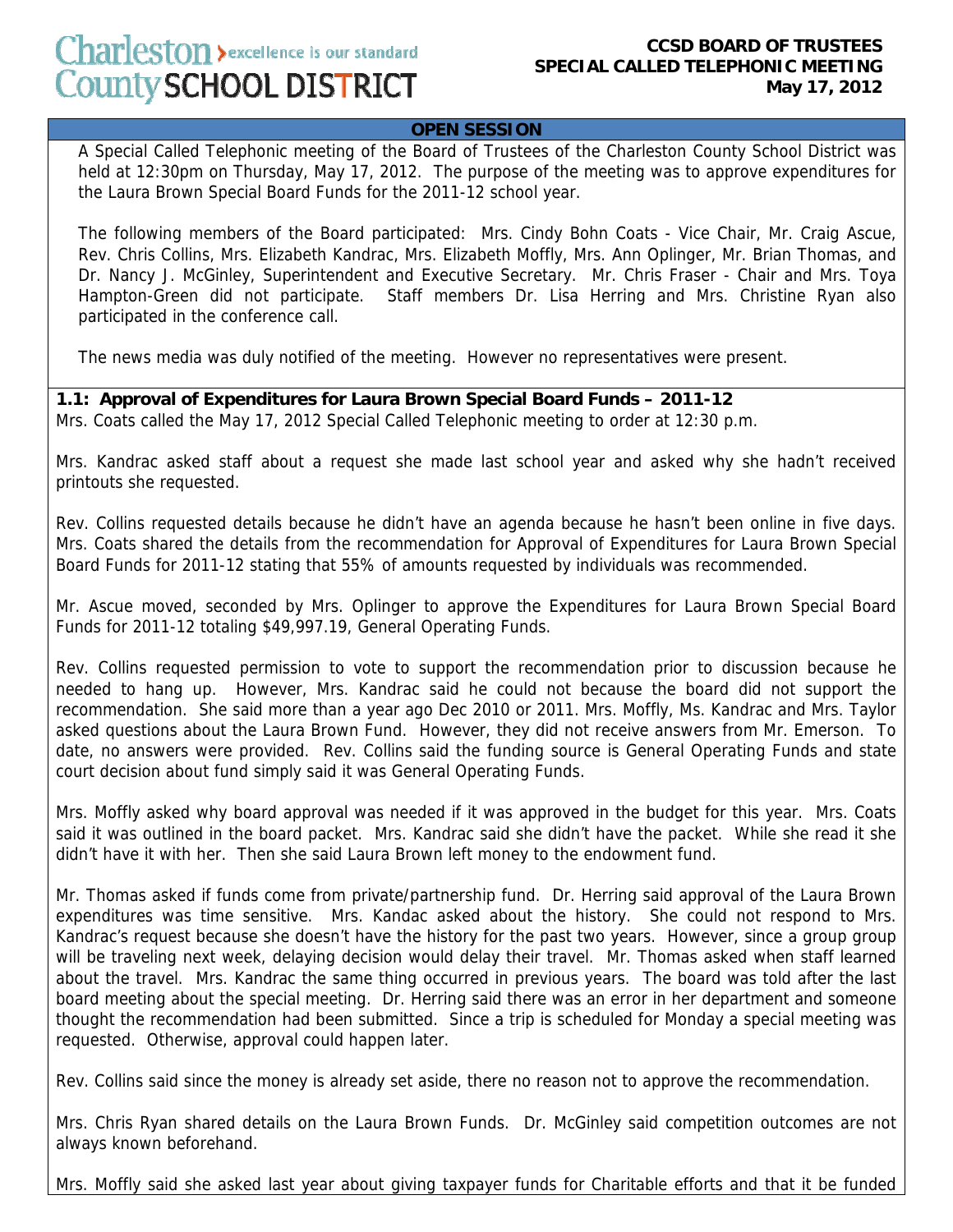with private/partnership funds versus taxpayers' money. She would not support the recommendation since these same concerns were expressed earlier. She said the Laura Brown and Lawrence Derthick funds should not be in a non-profit account because the board would have no say so over those accounts.

Dr. McGInley said the funds were approved last year's in budget. No directive was given by board to change parameters for travel money for students. If a directive is given by the board, it would be followed next year. She suggested the board approve the recommendation to allow students to utilize funds.

Mrs. Coats and Mr. Ascue suggested that the Laura Brown Funds could come as a discussion item at next meeting. Rev. Collins asked about the amount. Mrs. Coats said \$49,997.19. Rev. Collins suggested that board approval was needed since the amount was under \$50,000.

Mrs. Kandrac about the line item number in the budget and stated that she didn't see it. Mrs. Coats said she could look it up. However it could take up to 30 minutes. Mrs. Moffly said she wanted to know the history of the endowment. Mrs. Coats said it was not available today.

Mrs. Kandrac and Mrs. Moffly moved to table the vote because they were not prepared to vote on it. She said motion to table takes priority. Mrs. Coats confirmed. Mr. Thomas asked how long they wanted to table motion. Mrs. Kandrac said until May 29<sup>th</sup>. Mr. Ascue said it tabled until May 29<sup>th</sup>, students would not be able to go on trip. Mrs. Kandac said another special called meeting could be held as soon as info is received to vote on the recommendation. She requested answers on the line item in last year budget and history of endowment. The vote failed 3-4 (Ascue, Collins, Oplinger and Coats opposed).

Mrs. Kandrac moved, seconded by Mrs. Moffly to amend the motion to carry the motion over until the next meeting on May 29<sup>th</sup> and ask the superintendent to use contingency funds to allow students to go until the information is provided to the board for a formal vote. The motion failed 2-5 (Ascue, Coats, Collins, Oplinger and Thomas opposed).

During discussion, Mrs. Kandrac said her motion was an amendment to the motion Mr. Ascue and Mrs. Oplinger made. However, Mrs. Coats said Mr. Ascue and Mrs. Oplinger had to be willing to accept the amendment. Mr. Ascue suggested Mrs. Kandrac offer another motion since the earlier motion failed.

Mrs. Coats called for a vote on the first motion to approve the \$49,997.19 Expenditure of Laura Brown Special Board Funds. Mr. Ascue agreed. However, Mrs. Kandrac said there would be consequences if Mrs. Coats called for vote at this point. Mrs. Coats said Mrs. Kandrac could have offered a new motion. However, she didn't. Then she added that Mrs. Kandrac's motion failed. Mrs. Moffly said Mrs. Kandrac could have made a new motion. However, she didn't. Mrs. Kandrac's motion failed. Mrs. Moffly said amendments take priority over the original motion. Mrs. Coats said the board must agree to accept amendment. Mrs. Coats said Mrs. Kandrac made it clear she wanted to table the item and not want to amend. Mrs. Moffly said vote would not count because it was not under Roberts Rule. Mrs. Coats asked Mrs. Moffly if she was ready to vote. Mrs. Moffly said the board had to vote on the amendment first.

Mrs. Coats said board could vote to allow amendment. Then Mrs. Coats said Mrs. Kandrac said no to voting. Mrs. Moffly said the board had to vote to amend the recommendation. Mrs. Kandrac said Coats statement was incorrect. Mrs. Moffly said did not vote on original motion and said vote was required to allow the amendment and the board is required to vote on the amendment first.

Mrs. Kandrac read the motion again and said it was an amendment to Mr. Ascue's original motion. At this time, Mrs. Coats called for vote on original motion to approve the \$49,997.19 Expenditure of Laura Brown Special Board Funds from General Operating funds. Mrs. Kandrac called for a "Division of the House" asking Mrs. Coats if she knew what that meant. Mrs. Kandrac said it meant pulling the vote--mute and void.

Mrs. Coats said division of house is when stand up to indicate division of house. However, that could not be done since it's a visual and this was a telephonic meeting.